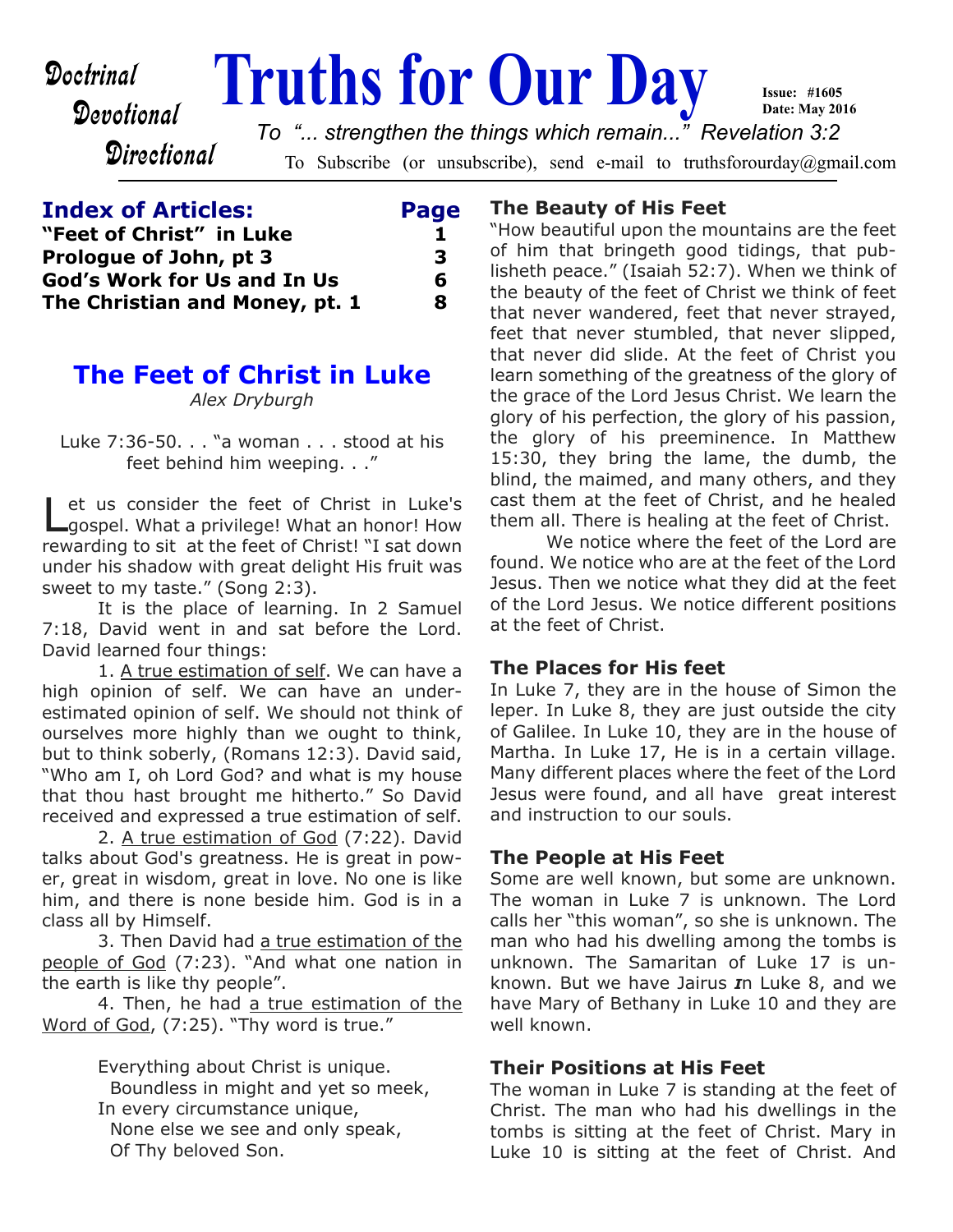# "Truths for our Day"

is a monthly publication that is freely available on the Internet and is intended to be a help to believers who appreciate the timeless truths of God's Word and who recognize the unchanging principles of God's will for His people. It is primarily intended to strengthen those who enjoy fellowship in local assemblies of believers who are gathered to the Name of the Lord Jesus Christ alone.

**Editor and Publisher:** Joel Portman 1200 Forest Glen Ct. SE. Cedar Rapids, IA, 52403 Write to: mail@truthsforourday.com

All issues of "Truths for our Day" are available by clicking on the link below. This will take you to the index: **Truths For Our Day** 

## Please read this notice:

You are permitted to reprint any issue of "Truths for our Day" that you desire, either for yourself, or to share with other believers. However, if you wish to copy an individual article, we will forward your request to the copyright owner of the article to request his permission. For this reason, the format of the publication is locked to prevent unauthorized publication of articles that the author would prefer to reserve. Please do not copy them in any other way. We want to respect the ownership of all those who have written articles.

 We also hope you will let others know about "Truths for our Day" and encourage them to subscribe as well. They can do so by simply sending an e-mail to mail@truthsforourday.com

Jairus and the Samaritan are both prostrate, lying at the feet of Christ. So we can stand, we can sit, and we can lie at the feet of Christ. The important thing is to be at His feet.

# **What Each is Doing at His Feet**

The woman in Luke 7 is standing, weeping, washing, wiping, worshiping, anointing, and kissing the feet of Christ. In contrast to Simon, who gave the Lord a cold reception, this woman gave him a warm reception. Notice four things about this woman: Her Name: "Sinner". A woman who is a sinner, and was known, for Simon says she is a sinner. Then her Aim: She is aiming for the feet of Christ. Then her Action: She is weeping, washing, wiping. Then her Commendation: The Lord speaks of her as one who refreshed him and noted her devotion in kissing his feet. The heart must be engaged for Christ or the hands will soon hang down. The man from whom He cast out the demons is beseeching the Lord, he is begging that he might be with Him. Also note Jairus; He is beseeching, he is begging the Lord on behalf of his daughter. Mary is at the Lord's feet and is listening in Luke 10. In John 11, she is at His feet as a mourner. In John 12, she is at His feet as a worshiper. She is as a learner in Luke 10. She knows Him as a Prophet. In John 11, as a mourner she knows Him as a Priest, experiences His sympathy. In John 12, as a worshiper she knows Him as a King, and she worships Him. She experienced his teaching; tasted his sympathy; and worshiped at his feet. The Samaritan in Luke 17:16 is at the Lord's feet. He is marked by thanksgiving.

 Notice all who speak in Luke 7. Simon speaks to himself: "If this man were a prophet he would have known who and what manner of woman she is, for she is a sinner." Simon talks about a women who is a sinner touching Him. Then the Lord speaks to Simon about the woman: He mentions what she has done. The Lord speaks about a woman who was a forgiven sinner, who was refreshing him, anointing him, worshiping him. Then he speaks to Simon. Then he speaks to the woman. Then others in the house speak within themselves about the forgiveness of sin and question His right to do so.

Thank you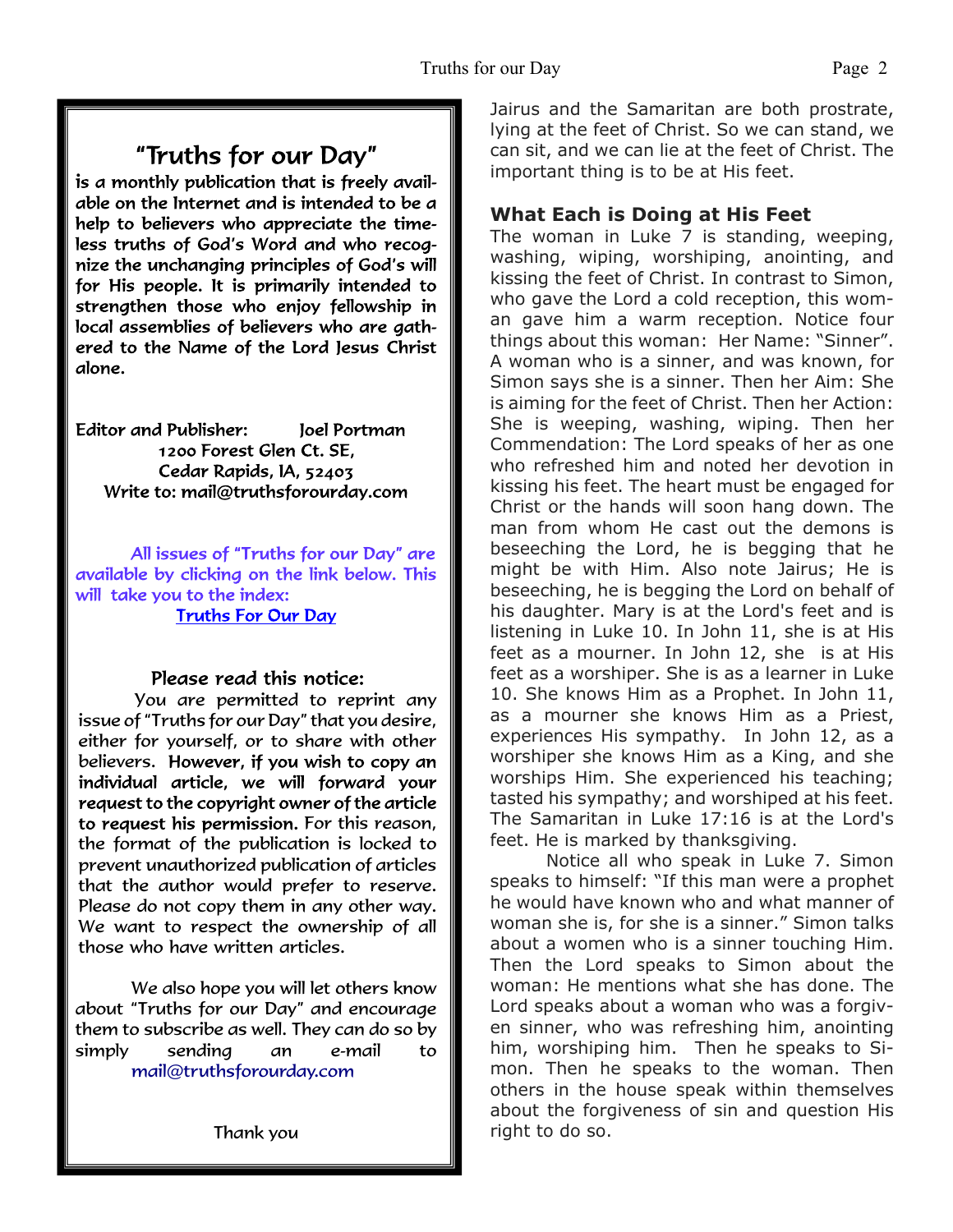Martha's eye saw Christ's weariness and would give to Christ. Mary's faith apprehended his fullness and would draw from Christ.

#### **Opposition of others to those at His Feet**

We see man's criticism of those at the feet of Christ, but there is also the Lord's commendation of those at the feet of Christ. The woman in Luke 7 finds opposition from Simon. What is the difference between the woman and Simon? She is taken up with what manner of man this (Christ) is. But Simon is taken up with what manner of woman this is. Simon not only finds fault with the woman, but he finds fault with the Lord. "If this man were a prophet, he would have known who and what manner of woman this is that toucheth him, for she is a sinner." (7:39). What is the important thing in life? Not what one thinks of self. Not really what others think of me, but what does God think of me?

 What does the Lord think of me? In the two debtors, He speaks about her love. Here is a woman she has been freely, frankly, fully, finally forgiven. Notice the Lord's words to Simon: "Seest thou this woman? I entered into thine house, thou gavest no water. ." – No refreshment. "You showed me no affection – no kiss. You gave me no anointing – no worship. But this woman did all three. So He said to her, "Thy faith hath saved thee, go in peace."

 Jairus had opposition: Others said, "Thy daughter is dead; trouble not the master." (Luke 8:49). The Lord says two things First, He says, "Fear not." Then He says "Weep not." He takes with him into the house Peter, James, and John; they are with the Lord Jesus on three occasions. They were with him in the mount of transfiguration, where they saw His majesty. "We were eyewitnesses of his majesty" when they were with Him in the holy mount. In the gloom of the garden of Gethsemane, they witnessed the mystery of His agony.

> The sore amaze the mystery, The blood-like sweat the agony; Remembering Remembering.

 In the house of Jairus they saw the might in His mighty power to raise the maiden to life. Mary at the feet of Christ had opposition from Martha. She said, "Lord. . . bid her therefore that she help me." Mary had opposition from the disciples. Judas said, "Why was not this ointment sold for three hundred pence, and given to the poor?" Notice in each occasion you have the Lord's commendation. The Lord speaks well of what the woman did. Then He spoke the same with Mary: "She has chosen that good part." (Luke 10:42). "She hath wrought a good work on me. . . She hath done what she could: she is come aforehand to anoint my body to the burying." (Mark 14:6-8).

 The important thing in life is not what I think of my self or even what others think. What does God think?

> What matters else since God approves; None can distract, none can deter. Obediently He onward moves, The cross to reach and triumph there.

**Whatever tends to increase our faith, or draw us nearer the Lord, should be welcomed by us with Thanksgiving.**

# **Prologue of John, pt 3**

*Joel Portman*

 $\overline{\mathbf{I}}$ he theme of "witness" predominates in John's gospel. F. F. Bruce ("The Gospel of John") says, "The witness to the truth of God's self-revelation in the Word is manifold: it comprises the witness of the Father (5:32, 37; 8:18), of the Son (8:14, 18), of the Spirit (15:26), the witness of the works of Christ (5:36, 10:25), the witness of the scriptures (5:39), the witness of the disciples (15:27), including that of the disciple whom Jesus loved (19:35, 21:24). The purpose of this manifold witness, as of John's witness, is 'that all might believe'; it is the purpose for which the Gospel itself was written (20:31)." The word translated "witness, or testimony" occurs 33 times in this gospel, more than in others.

 After a look backward into eternity in 1:1-2, a look at creation in 1:3, and a glance at man's history in the Old Testament in 1:4-5, he turns our attention toward the historical reality of a man sent from God, who came to bear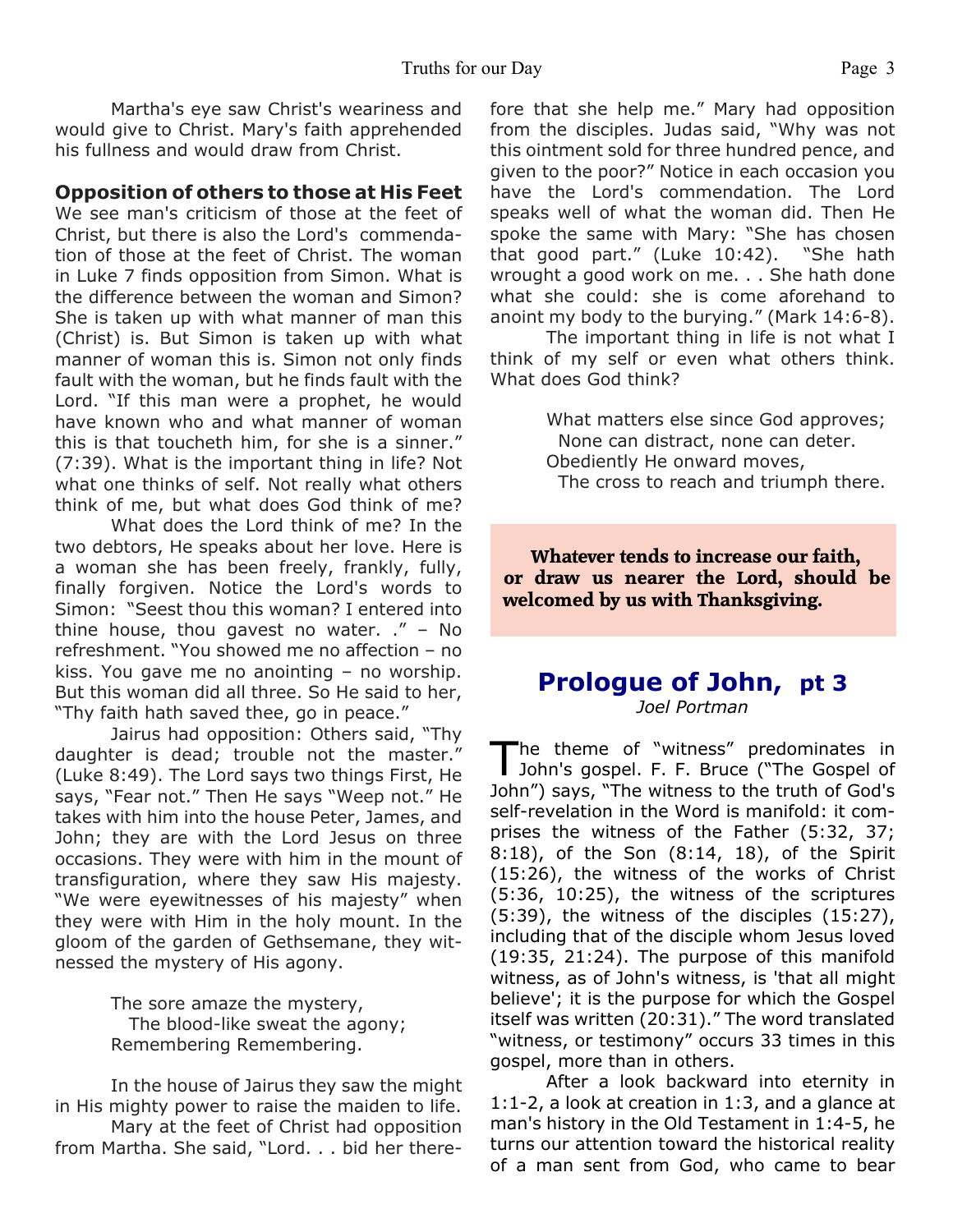witness to the Light, in 1:6-9. There are two historical events having to do with John that are recorded in the prologue. Every gospel makes mention of him who is called John the Baptist, (though never called this by John), who was the forerunner of Christ, being sent from God to announce His coming into the world. John places emphasis on the fact that his coming as a witness means that he himself was not the Light, or the Christ. Perhaps there were some in that day who held to the belief that John might be the Christ (Luke 3:15). John writes to emphasize that he was only a "burning and shining lamp" (New Trans JND), not the Light that was coming into the world. His light was as a candle in the obscurity of the dark scene into which the brightest Light of the universe and eternity would come. The true Light was from eternity; John "came" or came into being, he began in time. We learn from Luke 3:1-3, that God passed by all the ones who were considered to be important, great, and mighty in the land, and the word of the Lord came to John while he was in the wilderness. He was a man sent from God (using a word closely associated with "apostle," or messenger with divine authority). He was the last of the Old Testament prophets, and his message was the recapitulation of Old Testament prophecy concerning the Messiah, he being the greatest of prophets (Luke 7:28). John's gospel declares plainly that his mission was temporary, and that he would decrease while Christ would increase (John 3:30). But the fact that he was sent to prepare a people for the coming of the Lord (Luke 1:16-17, 76-80) is an indication of how blind the hearts of men were and are, so that they were not able to recognize the greatness of the One who came as John had prophesied concerning Him. "Men loved darkness rather than light" (John 3:19), so God in grace made every effort so that men in darkness might be prepared to receive the true Light that was coming into the world (1:9) and believe on Him (1:7).

 We can apply this truth to ourselves. We aren't sent into the world to make a name for ourselves or to attract men to us; we have the same mission, not to prepare men for His coming, but to seek to open the eyes of the blind and direct them toward the person of Christ. The devil seeks to oppose any witness that honors Christ (2 Corinthians 4:3-5), but as Paul, "we preach not ourselves, but Christ Jesus the Lord. . ." Let us keep our focus on this very important mission, as Paul expresses it in Acts 26:18, "to open their eyes, and to turn them from darkness to light. . .that they might receive forgiveness of sins. ."

 It has been pointed out, also, that John 1:7 does not say that John came to be a witness, but it is the verb, he was sent for witness. Lange writes ("Commentary on John's Gospel"), "Testimony: stronger here than preaching; stronger even than prophecy, as hitherto existing." His was not a static position to occupy, but a responsibility to fulfill in actions, even as it is for us. God doesn't call men to an office to occupy a position, but He calls them to a work, whether it be to witness (true of all believers), or evangelism, overseership, etc. It is to function in that work that He has given to each person.

 John witnessed to four things in this chapter concerning Christ: 1. v.7, the coming of the True Light into the world, 2. v.15, Christ's precedence and preeminence relative to John, 3. v. 29, His Sacrifice in Purpose and Prospect, 4. v. 36, the Perfection of His life and work. He was a true witness, telling that which he had received concerning Christ. In John 15:27, Christ declares that the disciples (and all believers) are to be witnesses, empowered by the Holy Spirit (v. 26), and we suggest that our witness is to be centered on the same themes as John's was.

## **The True Light Incarnate, 1:9-11**

John writes of that which is "true" eight times in this gospel (1:9, 4:23, 4:37, 6:32, 7;28, 15:1, 17:3, 19:35), using a word that indicates that it is genuine, dependable, real, perfect and substantial, as contrasted with what is fanciful, shadowy, and counterfeit (Vincent's Word Studies). John was not the 'true' light, nor were the Pharisees and scribes, who proclaimed their veracity and authority. This was the only true Light that came into the world from another sphere, the heavenly. All other testimonies to the Light were flickering, temporary, partial, but this was the Light that was genuine in every aspect of its character and expression. It was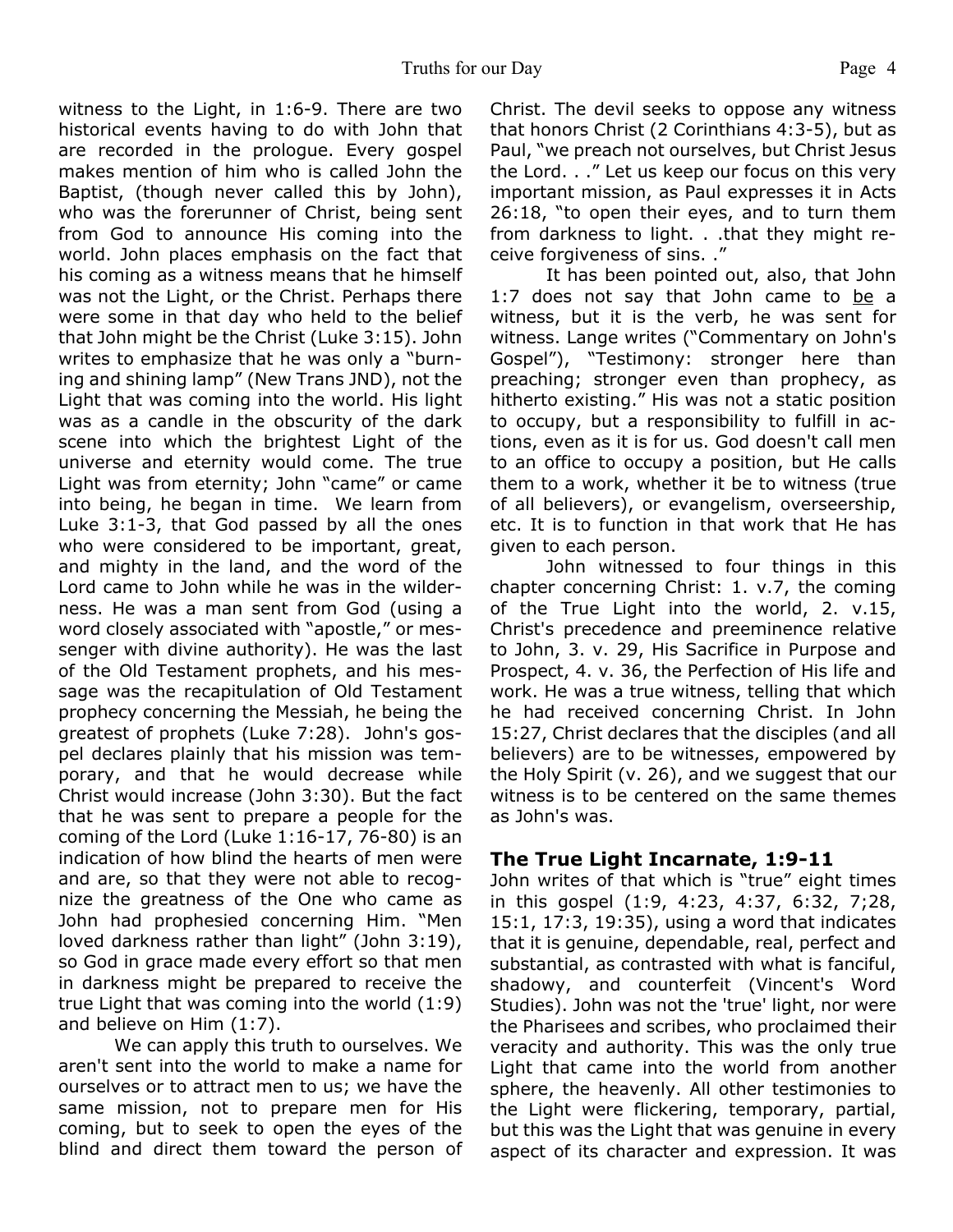the full, complete revelation of the invisible God as v. 1:18 declares, "No man hath seen God at any time; the only begotten Son, who is in the bosom of the Father, He hath declared (revealed, displayed, manifested) Him." Again in 14:9, ". . .he that hath seen me hath seen the Father." In past times, God spoke to the fathers through the prophets, but at the end of these days, He has spoken in Son (Hebrews 1:1-2), not only in what He said, but in His own person, a genuine expression to man of what and who God is, and the perfection of His infinite holiness and righteousness. No man could be the "true Light" apart from the incarnate Son.

 The Light had always been in the world, providing some degree of illumination to men regarding Divine truths, but now John anticipates the incarnation, His visible, physical presence in the world that He had made and sustained.

 He was coming personally into the world, as a Light that lighteth every man. It is not that He lightens every person coming into the world (though that is true, for the Light is not restrictive but universal), but it was the Light coming into the world. Every use of this expression in John's gospel ("come into the world") refers to Christ's personal coming. See 3:19, 6:14, 9:39, 11:27, 12:46, 13:1, 16:8, 16:21, 16:28, 17:11, 17:13. It was a coming of revelation, a coming to rescue ungodly sinners (Luke 19:10), a coming to deliver those who were under bondage (Hebrews 2:14-15). He came to do something that John and all other prophets could never do; He revealed the Father (14:6-11), manifested God's love and grace, preached the gospel (Mark 1:38, Luke 3: and accomplished redemption and to give life.

 But "He was in the world, and the world was made by Him, and the world knew Him not," (v. 10). Both Robertson ("Word Studies") and Vincent ("Word Studies") point out that the imperfect "was" indicates that He was always in the world, even though this points to His advent. "Not merely at His advent, but before His incarnation no less than after it," (Vincent). Robertson says, "Imperfect tense of continuous existence in the universe before the Incarnation, as in John 1:1, 2."

 Concerning this verse, Alford has a nice thought in this sense: "The three members of the sentence form a climax;—'He was in the world' (and therefore the world should have known Him), 'and the world was made by Him' (much more then should it have known Him), 'and the world knew Him not'." ("Greek New Testament"). Lange's commentary puts it thus: "The repetitions of the idea of the world  $(\kappa' \circ \mu)$  are to be distinguished thus: In the first case the word combines the material and the moral world in one; in the second, it means the material or visible world alone, up to the roots of its moral conduct; in the third, the moral world alone, but considered as resting upon and representing the visible. Meyer well says: (1) The world might have known Him (constitutional affinity); (2) it should have known Him (according to His claim). Comp. Romans 1:19 ff., where Paul fully proves the guilt of Gentiles and Jews in rejecting the light of nature and the preparatory revelation of the O. T."

 What a disappointment for Him, to come into the things that were His by creation, and to reveal Himself personally to those who were His own people, and yet to be unrecognized and not received! Nothing has changed, even in our days. The world is still the same; men would still crucify the Lord of Glory (1 Corinthians 2:8) and men still reject the Prince of life.

 But still further, v. 11 says that He came to His own, or, what was His own and truly belonged to Him by creatorial rights, but His own people (Israel) received Him not. Regarding the first phrase, Lange again writes, "He came unto his own house or inheritance. . .It is not, however, the historical New Testament coming of Christ in Israel, which is here spoken of. The expression *He came*, as denoting the historical moving of the Logos in the history of the world, determines us against the more general conception of the 'own'." But then he says, that the second "His own" refers to His own people, or the Jews. What people on earth should have received Him more than they? They had the Old Testament prophets who had foretold the coming of Christ. He came with all the credentials that were anticipated concerning Him. John bore witness to prepare their hearts for His coming. What more could have been done? If the world in general didn't receive Him, how much greater is the guilt of that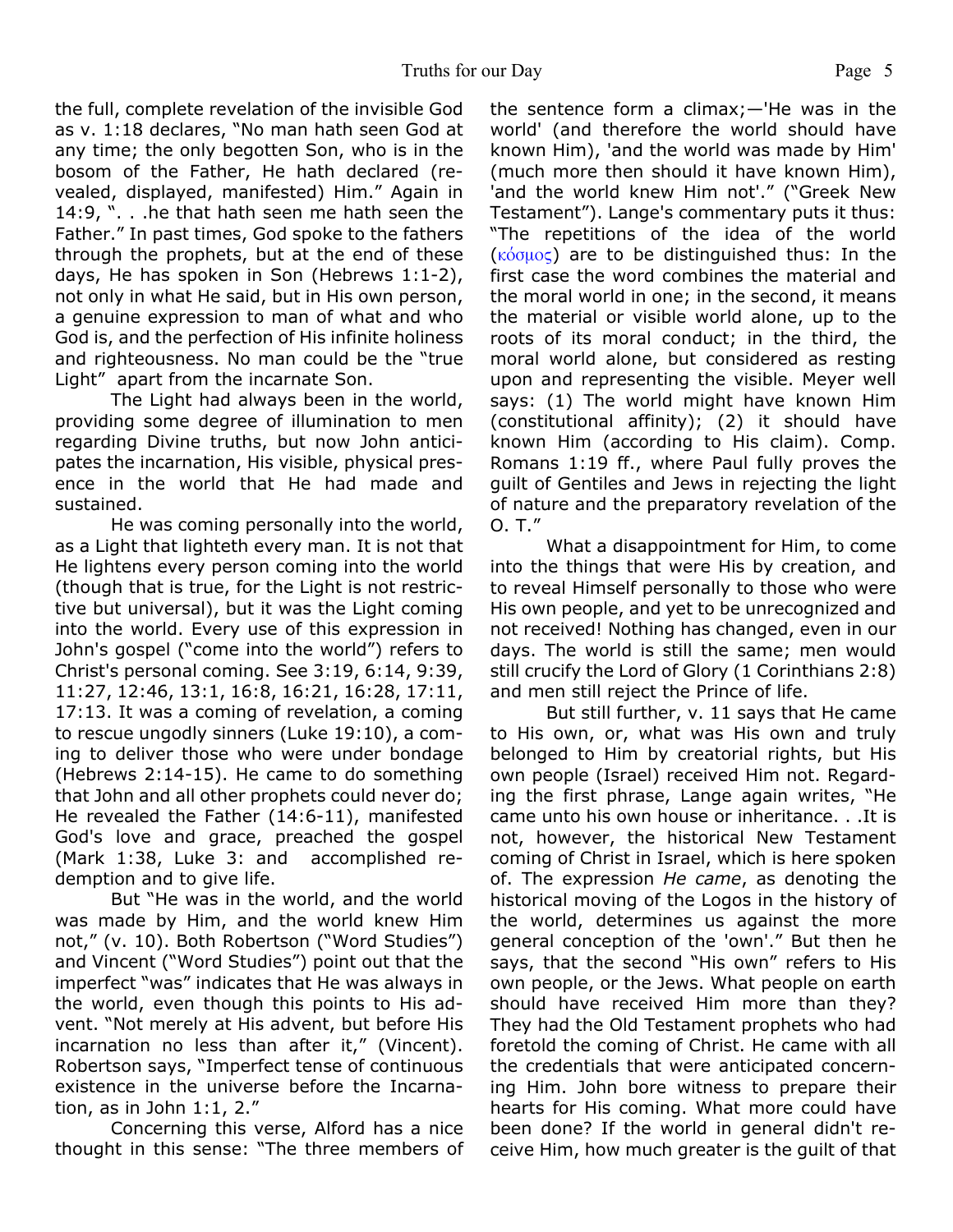nation, having had such great privileges? Those who have received greater light have greater responsibility, and thus, greater degree of punishment

However, v. 12 introduces a theme that *is mor*e pleasing in this gospel. Out of the vast majority that rejected Him, there were those who did receive Him. They are all the more honorable! They refused to be guided by the opinions of the mass of their people. They resisted the evidence of the leaders' determination to remove Him from their presence. What a blessed group to be identified with, and all who are included in this description, whether Jews or Gentiles originally, have every reason to be full of thanksgiving and praise that will only swell louder in the day of His manifestation. We continue this consideration in the next issue.

*(to be continued)*

We often forget that our fellow-Christians have their cross to bear, and Satan to withstand, the same as we have.

# **God's Work for us and in us** *T. D. W. Muir*

In preaching the gospel, we do well to keep<br>before ourselves and those who hear us, that In preaching the gospel, we do well to keep we are not saved by the Spirit's work in us, bu through the work that has been done for us at Calvary by our Lord Jesus Christ. The gospel is that "Christ died for our sins, according to the Scriptures; and that He was buried and that He rose again the third day, according to the Scriptures" (1 Corinthians 15:3-4). It is a message as to what has been done for us by Another! To receive Christ by faith means salvation. To reject Him means death and hell as the inevitable outcome.

 That there is a working in every true believer that is the blessed fruit of a new relationship which the believer now sustains toward God is also clear, however, as we shall see.

#### **Two Spirits**

Scripture speaks distinctly of two spirits, one or other of which energizes every human being. The one is the spirit of Satan, the other is the Spirit of God. For instance, we read in Ephesians 2:1-2 concerning the past condition of the Ephesian Christians, that they had "walked according to the course of this world, according to the prince of the power of the air, the spirit that now worketh in (or energizeth) the children of disobedience." That is, the motive power that carried the unsaved on in the course of this world is the power of the spirit of Satan. Solemn thought! Rich and poor, learned or illiterate, religious or profane, all alike are energized by this same mighty spirit. They may not believe it, they may never have heard of it, nevertheless it is true—awfully true. Possessed and energized by the Devil!

 In Ephesians 1:12-14 we find, however, the other Spirit referred to. A great work had been done for these people—they had been quickened into life eternal. They had been forgiven their many sins, according to the riches of God's grace, and in chapter 1:13, we read, "In whom (Christ) ye also trusted, after that ye heard the Word of truth, the Gospel of your salvation; in Whom also after that ye believed, (or, upon believing, R. V.) ye were sealed with that Holy Spirit of promise," etc. The Spirit of God takes possession and is the seal of God, marking out the believer as belonging to Christ, to be claimed by Him when He comes. And concerning those who lack this, the Word is clear: "If any man have not the Spirit of Christ, he is none of His" (Romans 8:9).

#### **The Energy of His Power**

In Ephesians 2:18-19, the apostle prays for the saints, that "the eyes of their understanding being enlightened that might know what is the hope of His calling, and what the riches of the glory of His inheritance in the saints, and what is the exceeding greatness of His power to us-ward who believe, according to the working (energy) of His mighty power which He wrought in Christ when He raised Him from the dead."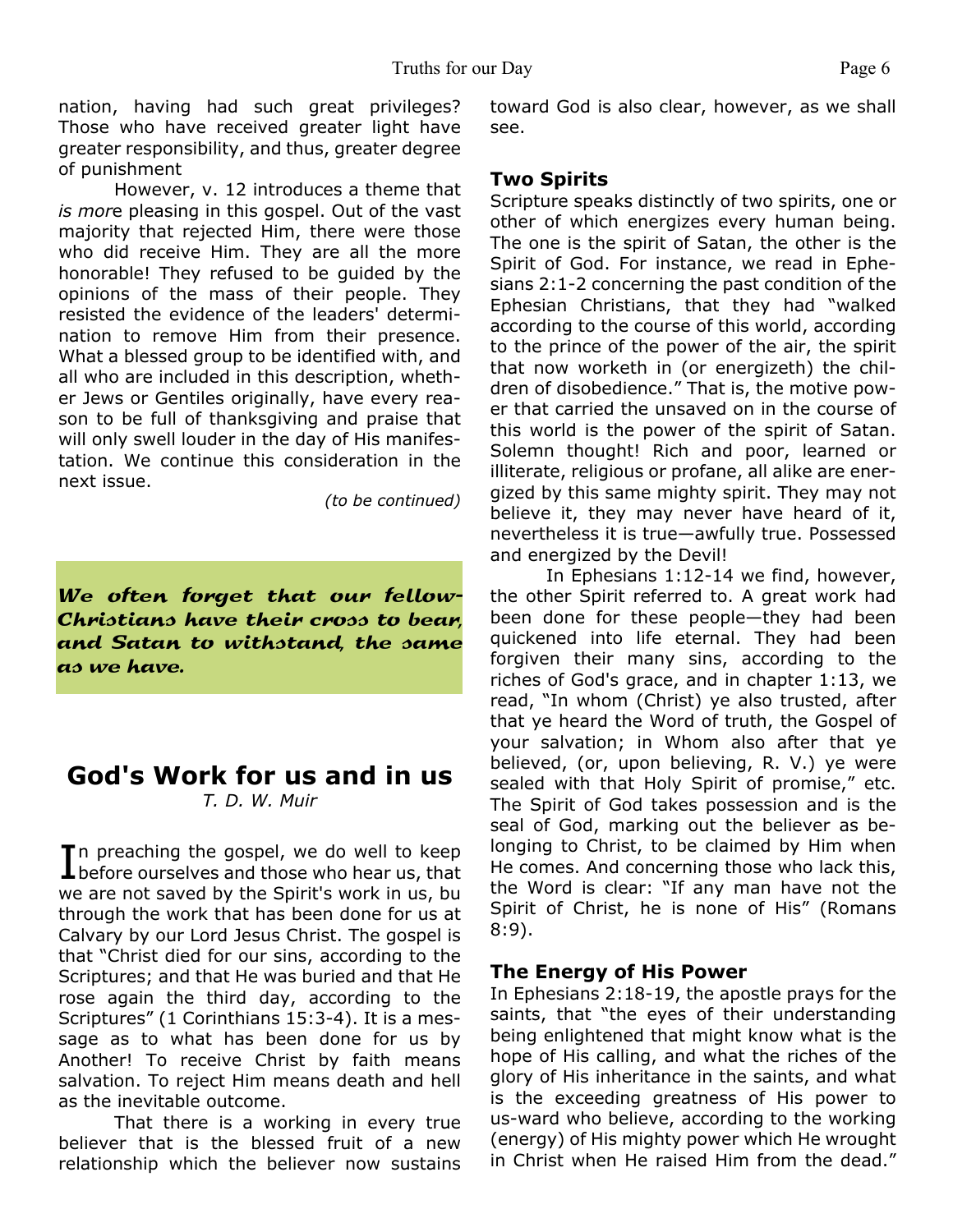The same mighty power which brought Christ from the dead is displayed in the quickening of every true child of God. For we have been subjects, not only of His grace, but of His power—His exceeding great power!

Oh, the reality of the work of God in the soul! The Lord said to Nicodemus: "Marvel not that I said unto thee, Ye must be born again." (John 3:7). And this new birth is emphatically a work of God in the soul. Has the reader made sure on this point? Have you been born again? Many, alas, who make a loud profession of "Christianity" lack this one thing. Regeneration, or the new birth, is simply a new, a divine life, implanted by the mighty power of God in the soul, and it is well to remember that there is no middle ground to occupy between being "dead in sins," and having "the life of God" in the soul. Men sometimes speak of "quickening," as though it were a condition midway between death and life. God's Word ever uses it, most emphatically, as meaning all that is involved in the Spirit's work, both in the awakening and regeneration of a soul.

 "As many as received Him, to them gave He power to become the sons of God, even to them that believe on His name; which were born. . . of God" (John 1:12-13). "Ye are all the children of God, by faith in Christ Jesus" (Galatians 3:26). By nature, the "children of wrath, even as others"—by grace, through faith in Christ, made the children of God—the standing monuments, through all eternity, of the grace and power of Him who quickened us into life in Christ!

## **God Working in Us**

But in giving us life, God was but beginning with us. It is His blessed purpose to work in us that which is well-pleasing in his sight, bringing forth the blessed fruit of the Spirit (Galatians 5:22- 23).

 As we read in Philippians 2:12-13, "Wherefore, my beloved. . .work out your own salvation with fear and trembling; for it is God that worketh in you both to will and to do of His good pleasure." This portion, very much misunderstood by many, does not say, "work for your own salvation,"but "work out," etc., for it is "God that worketh in you." This is not the means of salvation, but it certainly is one of the

"things that accompany salvation"(Hebrews 6). If there be first life in Christ, then we may expect to find fruit in keeping with that life and God calls for it.

 It might be well, here, for the Christian reader to ask himself or herself the question: "Are the things that 'accompany salvation' found in me?" Is God, by His Spirit, working in me that which is His good pleasure, enabling me to work out in my life the salvation I call "my own"? In other words, is my life the salvation I call "my own"? In other words, dear reader, let us ask the old-fashioned question at this point:

## **How is it with Your Soul?**

How is God's work prospering in your own soul? You may be busy with "Christian work" of one kind and another, but is the work within keeping pace with the activity without? Are you having exercise in the presence of God over His Word and at the throne of grace; do you really enjoy reading and meditating on the Word of God? Is this joy increasing, or not? An honest searching and trying of our ways before God may now reveal to some of us the hidden reason of our lack of progress in the things of God. And if our condition be judged in the light, and the Spirit, being ungrieved once more, is able to work in us unhindered, then the prayer of the apostles in Hebrews 13:20, 21 might be answered in us to the glory of God, our own joy, and the blessing of others!

 "Now the God of peace, that brought again from the dead our Lord Jesus, that great shepherd of the sheep, through the blood of the Everlasting Covenant, make you perfect in every good work to do His will, working in you that which is well-pleasing in His sight, through Jesus Christ, to whom be glory for ever and ever. Amen."

 There is just one point more. In Philippians 3:20-21 (R.V.), we learn that our "citizenship (or commonwealth) is in heaven, from whence we look for the Saviour, the Lord Jesus" to come for us. And our hope is that He shall change this body of humiliation, fashioning it like unto the body of His glory. And all "according to the working whereby He is able to subdue all things unto Himself."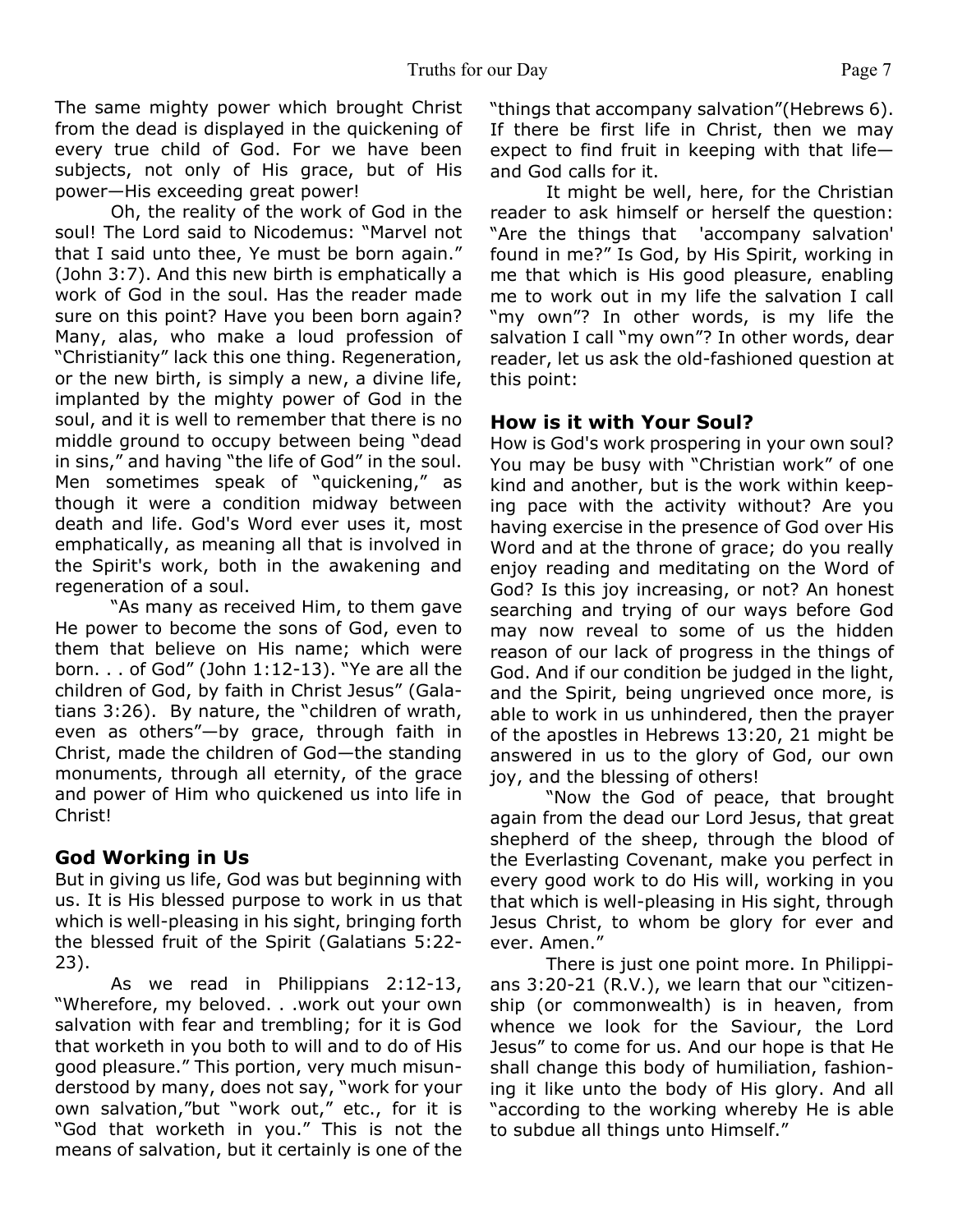The energy of His power, therefore, which quickened us into life and energized us for service, will in that day, complete the work and fashion us like unto Himself—as we read in 1 John 3:2—"We shall be like Him, for we shall see Him as He is." What a prospect! The Lord keeps His own on the tip-toe of expectation looking for Him. And "Everyone that hath this hope set on Him," (R. V.) will "purify himself even as He is pure" (1 John 3:3).

(A.A. Feb. 1938)

# **The Christian and Money**

*Robert E. Surgenor*

The first occurrence of the word "money" in<br>the Bible can be found in Genesis 17:12 he first occurrence of the word "money" in where Abram's household is mentioned. Prior to this we read of his riches, which betrays the fact that he knew how to manage his financial affairs.

 As we look at the world today we stand amazed at the folly and ignorance of many humans regarding the management of money. Consider our own government who have plunged the nation over 17.5 trillion dollars in debt. American consumers are no better, they total \$11.68 trillion in debt. The average household owes over \$7,000 on their credit cards. So where does the Christian stand in relation to all of this? He should be different for he possesses the greatest finance guide in all the world  $-$  the Holy Bible! It is a guide for all time, and those who give heed to its instructions regarding personal finances will be secure in many ways. Those who implicitly bow to the Word of God will always have peace of mind, and security, even if poor financially.

Israel's Donations

 When Israel came out of Egypt they were wealthy. In the wilderness, God gave Moses the patten for a sanctuary for Him to dwell. The needed supplies were wholeheartedly donated by the people, so much so, that they had to be restrained from bringing, as "the stuff they had was sufficient for all the work to make it, and too much" (Ex.36:7).

 There is an interesting statement from King David regarding his wealth, recorded in 1Chronicles 29:14; "But who am I, and what is my people, that we should be able to offer so willingly after this sort? for all things come of Thee, and of Thine own have we given Thee."

 David basically acknowledged that whatever riches he possessed were in reality God's. In other words, David was a steward, responsible for diligently managing the substance God had entrusted to him.

Six-hundred years later we find the opposite regarding Israel's devotion and love to the Lord. Instead of giving God their best they were giving Him polluted bread upon His altar and offering useless things. They had become what we would term, "tight-fisted." The question was raised, "Will a man rob God? Yet ye have robbed me. But ye say, Wherein have we robbed thee? In tithes and offerings" (Mal. 3:8).

# **The Church Age**

Coming to the Church age, at its commencement we find wholehearted love and devotion to the Lord. "And all that believed were together, and had all things common; and sold their possessions and goods, and parted them to all men, as every man had need" (Acts 2:44-45). "Neither was there any among them that lacked: for as many as were possessors of lands or houses sold them, and brought the prices of the things that were sold, And laid them down at the apostles' feet: and distribution was made unto every man according as he had need. And Joses, who by the apostles was surnamed Barnabas, (which is, being interpreted, The son of consolation,) a Levite, and of the country of Cyprus, Having land, sold it, and brought the money, and laid it at the apostles' feet" (Acts 4:34-37). This behavior soon disappeared for in AD 60 there were both rich and poor in the Corinthian assembly. Everyone was not equal in temporal possessions.

 In the Ephesian assembly there were those who were rich, either by inheritance or by intelligent use of their money. Then there were also those who coveted to be rich - a sin in itself. It is not a sin to be rich, but it certainly is a sin to lust after riches, and that is what is dealt with in Paul's first letter to Timothy in chapter six. "But godliness with contentment is great gain. For we brought nothing into this world, and it is certain we can carry nothing out. And having food and raiment let us be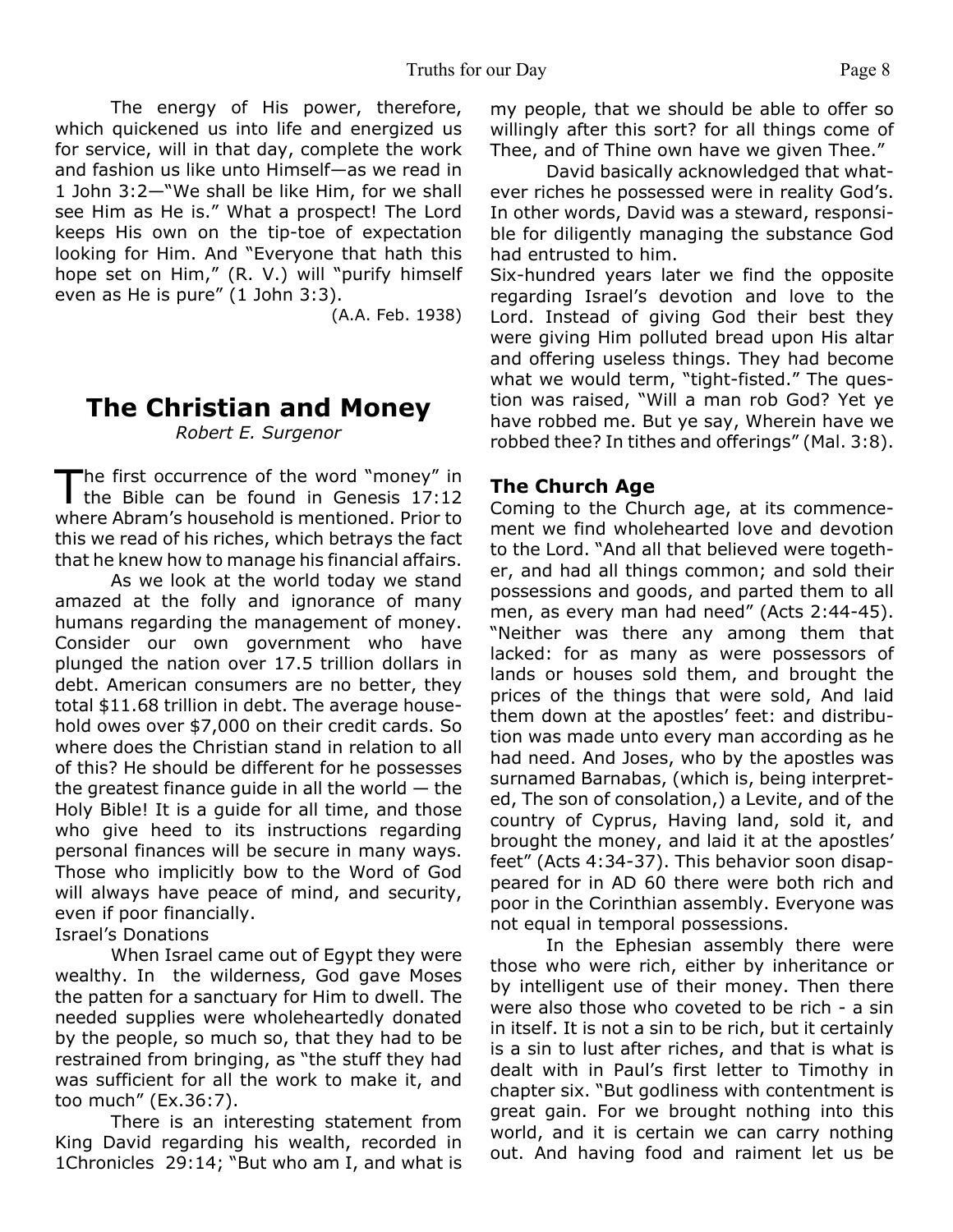therewith content. But they that will (desire to) be rich fall into temptation and a snare, and into many foolish and hurtful lusts, which drown men in destruction and perdition. For the love of money is the root of all evil: which while some coveted after, they have erred from the faith, and pierced themselves through with many sorrows" (verses 6-10).

# **Making Money our Friend**

 The Christian should be aware that all he possesses in temporal things are the Lord's. God gives temporal possessions to His stewards to use for the furtherance of His kingdom. In other words, every Christian is a steward, thus responsible to the Lord how he uses what God has entrusted to him. His house, his belongings, his automobile, his money, his spiritual gifts, yes, all that he has is in reality the Lord's. Every steward will be held accountable to the Lord how he has used that which God has entrusted to him. This can be seen in the parables of the pounds and the talents ( Lk.19; Matt. 25).

 God requires faithfulness in our stewardship (1 Cor. 4:2). What about our money? There is a very interesting portion of scripture regarding our stewardship found in Luke 16:9- 13. "And I say unto you, Make to yourselves friends of the mammon of unrighteousness; that, when ye fail, they may receive you into everlasting habitations. He that is faithful in that which is least is faithful also in much: and he that is unjust in the least is unjust also in much. If therefore ye have not been faithful in the unrighteous mammon, who will commit to your trust the true riches? And if ye have not been faithful in that which is another man's, who shall give you that which is your own? No servant can serve two masters: for either he will hate the one, and love the other; or else he will hold to the one, and despise the other. Ye cannot serve God and mammon."

 Mammon is money and it is termed "unrighteous" because basically it is mostly used for purposes rather than the glory of God. By making friends of the money that God has entrusted to us simply means that we make it work for us so that we benefit in the end. We are to use our money now with a view to the future. The day will come when we shall fail, that is, we shall leave this earth for heaven.

Never again will we be able to use our money on earth.

 In other words, as far as using our money on earth we will fail to be able to use it, for we won't be here. Who are the "they" that will receive us into the eternal habitations? They are the people that were reached and saved through hearing the gospel as a result of us giving our money to the effort that brought them the gospel. Our finances made it possiblefor the gospel to reach their ears. Also, the sick, and the poor that we helped in life with our money. When we enter heaven these redeemed people will receive (welcome, embrace) us there. What a reward!

 If a Christian is faithful in that which is least (his money), he will be faithful in that which is much (his spiritual treasures). His money is termed "least" for relatively it is unimportant to him, for he looks upon money as uncertain and temporary. He considers spiritual things of far more value than money, thus they are termed "much."

 Since God has entrusted to the Christian money, if that Christian is faithful in his use of that money, God will commit to his trust "the true riches." What are "the true riches"? I take them to be spiritual things, one of them being the Holy Scriptures.

 I remember the late William Warke stating that if a man is unfaithful with his money, God will never give him a deep understanding of the Scriptures. A stingy Christian doesn't understand the Bible too well.

 True riches also include rewards given at the judgment seat of Christ, which are eternal. The Lord's teaching on stewardship ends with the fact that we cannot serve two masters. We either live for our own self-interests, or we live wholly yielded to God. God demands all that we are and have to be at His disposal at all time. "Whosoever he be of you that forsaketh not all that he hath, he cannot be My disciple" (Lk.14:33).

 Can you truthfully sing like James Small; I've found a friend, O such a friend! He bled, He died to save me; And not alone the gift of life, But His own self He gave me! Naught that I have mine own I call, I'll hold it for the giver,